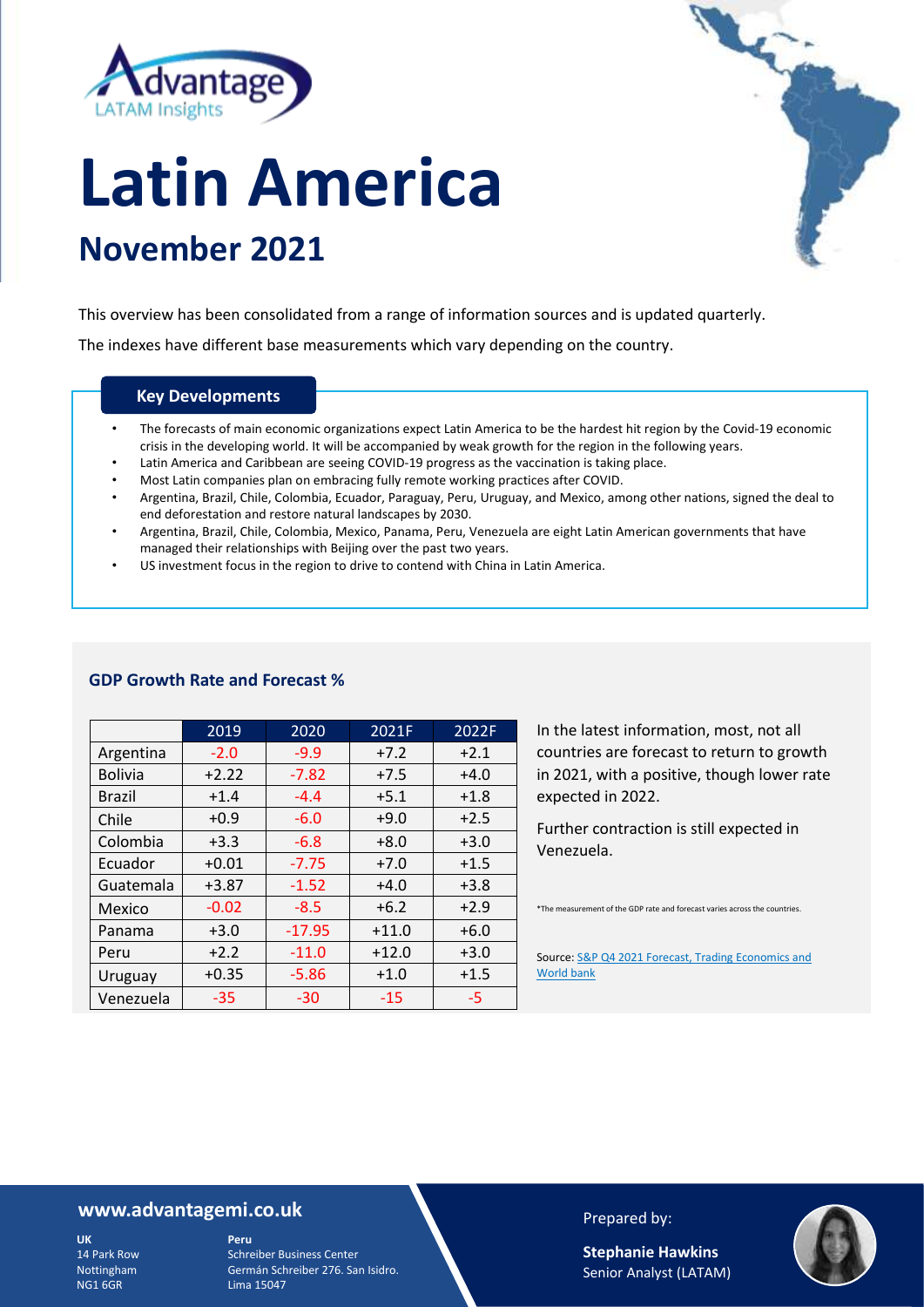|                     |   | The latest figures show unemployment has generally decreased across the region. It has, however,<br>increased in Bolivia and Panama.<br>Measurement periods are not consistent for each country: |
|---------------------|---|--------------------------------------------------------------------------------------------------------------------------------------------------------------------------------------------------|
| <b>Unemployment</b> | W | Monthly: Colombia, Chile, Mexico and Uruguay (September), Peru (October), Brazil (August)<br>٠<br>and Venezuela (December 2018).                                                                 |
|                     |   | Quarterly: Argentina (LE. 2Q 2021), Ecuador (LE. 3Q 2021) and Guatemala (LE. 3Q 2019).<br>٠                                                                                                      |
|                     |   | Annual: Bolivia and Panama (LE. 2020).                                                                                                                                                           |
|                     |   | <b>Source: Trading Economics</b>                                                                                                                                                                 |

| Guatemala      | 2.00%  | $\blacktriangleleft$ |
|----------------|--------|----------------------|
| Mexico         | 4.20%  | $\blacktriangleleft$ |
| <b>Bolivia</b> | 5.60%  | $\blacktriangle$     |
| Venezuela      | 6.40%  | $\blacktriangleleft$ |
| Ecuador        | 6.60%  | $\blacktriangleleft$ |
| Chile          | 8.40%  | $\blacktriangleleft$ |
| Uruguay        | 9.40%  | $\blacktriangleleft$ |
| Argentina      | 9.60%  | $\blacktriangleleft$ |
| Peru           | 9.60%  | $\blacktriangleleft$ |
| Colombia       | 12.10% | $\blacktriangleleft$ |
| Brazil         | 13.20% | $\blacktriangleleft$ |
| Panama         | 18.50% | $\blacktriangle$     |

| The latest figures from October (September in Panama), show inflation has generally increased across<br>the region from the previous month.<br>Inflation in Argentina is caused by the devaluation of the Argentine Peso against the Dollar, fiscal and<br>monetary imbalance which were sharpened by the pandemic, which forced the government to freeze<br>prices and issue more money.<br><b>Inflation</b><br>Ecuador may continue to be reversing their deflation trend, while Bolivia in the last month may have<br>accentuated its deflation trend.<br>Venezuela still is experiencing hyperinflation.<br><b>Source: Trading Economics</b> |
|--------------------------------------------------------------------------------------------------------------------------------------------------------------------------------------------------------------------------------------------------------------------------------------------------------------------------------------------------------------------------------------------------------------------------------------------------------------------------------------------------------------------------------------------------------------------------------------------------------------------------------------------------|
|--------------------------------------------------------------------------------------------------------------------------------------------------------------------------------------------------------------------------------------------------------------------------------------------------------------------------------------------------------------------------------------------------------------------------------------------------------------------------------------------------------------------------------------------------------------------------------------------------------------------------------------------------|

| <b>Bolivia</b> | 0.49%    | $\blacktriangleleft$ |
|----------------|----------|----------------------|
| Ecuador        | 1.47%    | $\blacktriangle$     |
| Panama         | 2.49%    | $\blacktriangle$     |
| Guatemala      | 2.96%    | $\blacktriangleleft$ |
| Colombia       | 4.58%    | $\blacktriangle$     |
| Peru           | 5.80%    | $\blacktriangle$     |
| Chile          | 6.00%    | $\blacktriangle$     |
| Mexico         | 6.24%    | $\blacktriangle$     |
| Uruguay        | 7.89%    | $\blacktriangle$     |
| <b>Brazil</b>  | 10.67%   | $\blacktriangle$     |
| Argentina      | 52.10%   | $\blacktriangleleft$ |
| Venezuela      | 1575.30% | $\blacktriangleleft$ |

# **www.advantagemi.co.uk**

**UK** 14 Park Row Nottingham NG1 6GR

**Peru** Schreiber Business Center Germán Schreiber 276. San Isidro. Lima 15047

## Prepared by:

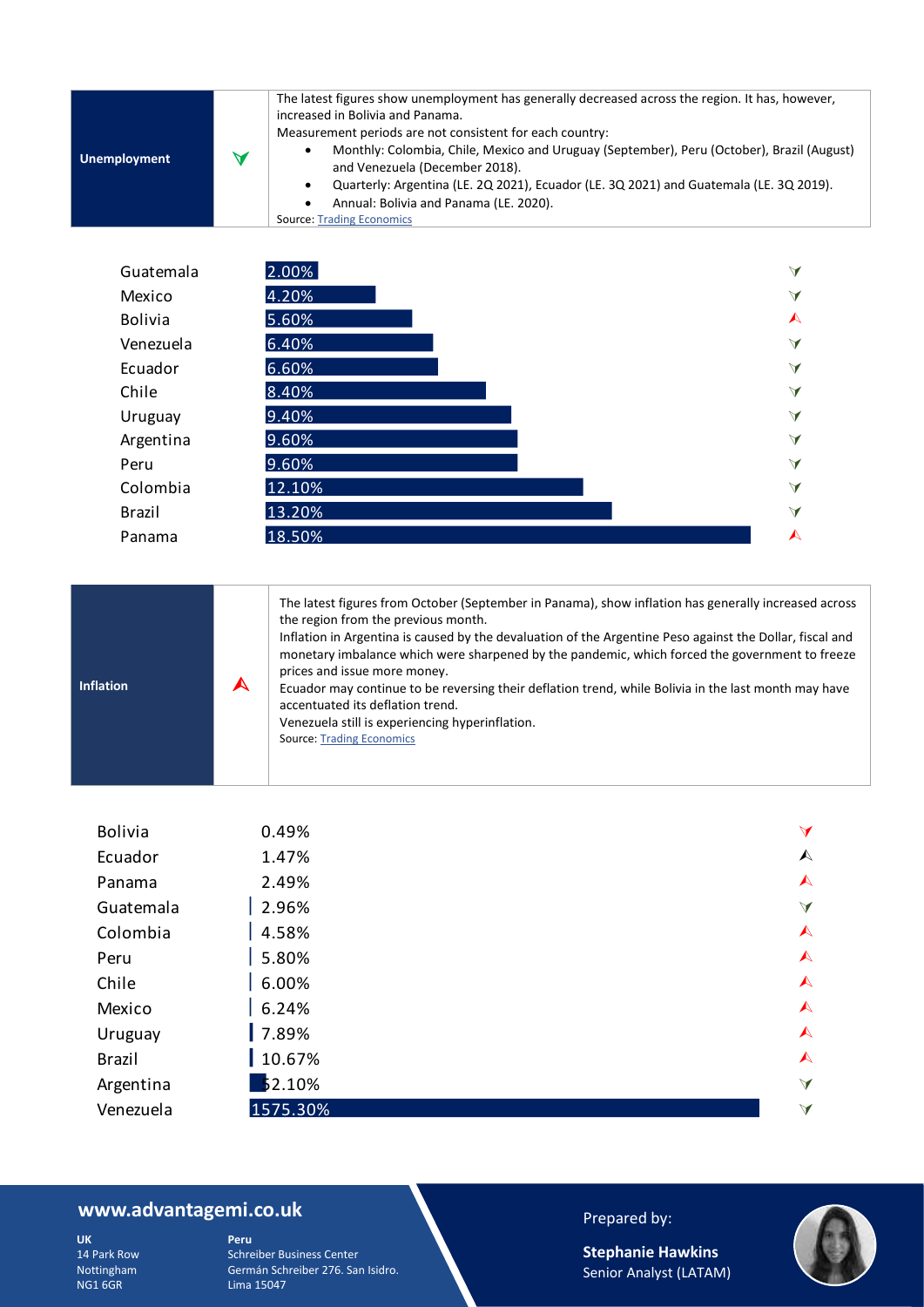

Overall, confidence appears to be decreasing across the region. The countries where the rate has increased are Ecuador, Mexico, and Colombia. Source: [Trading](http://www.inegi.org.mx/) Economics

| Country        | Rate                  | Index                      | Time interval         | Change               |
|----------------|-----------------------|----------------------------|-----------------------|----------------------|
|                |                       |                            | Positive change to    |                      |
|                |                       |                            | September 2021        |                      |
|                |                       |                            | compared to the       |                      |
| Ecuador        | 1506.30               | <b>Business Confidence</b> | previous month.       | $\blacktriangle$     |
|                |                       |                            | Negative change to    |                      |
|                |                       |                            | October 2021          |                      |
|                |                       |                            | compared to           |                      |
| Chile          | 58.2                  | <b>Business Confidence</b> | September 2021.       | A                    |
|                |                       |                            | Negative change to    |                      |
|                |                       |                            | November 2021         |                      |
|                |                       |                            | compared to           |                      |
| Brazil         | 56                    | <b>Business Confidence</b> | previous month.       | $\blacktriangleleft$ |
|                |                       |                            | Positive change to    |                      |
|                |                       |                            | October 2021          |                      |
|                |                       |                            | compared to           |                      |
| Mexico         | 52                    | <b>Business Confidence</b> | September 2021.       | A                    |
|                |                       |                            | Negative change to    |                      |
|                |                       |                            | August 2021           |                      |
|                |                       |                            | compared to           |                      |
| Peru           | 33.60                 | <b>Business Confidence</b> | previous month.       | $\blacktriangleleft$ |
|                |                       |                            | Positive change to    |                      |
|                |                       |                            | September 2021        |                      |
|                |                       |                            | compared to           |                      |
| Colombia       | 20.40                 | <b>Business Confidence</b> | previous month.       | A                    |
|                |                       |                            | Negative change to    |                      |
|                |                       |                            | July 2021 compared    |                      |
|                |                       |                            | to previous one       |                      |
| Panama         | 104                   | Consumer Confidence        | (May 2021).           | $\blacktriangleleft$ |
|                |                       |                            | Negative change to    |                      |
|                |                       |                            | the second quarter    |                      |
|                |                       |                            | of 2020 compared      |                      |
| Venezuela      | 66                    | <b>Consumer Confidence</b> | to the first quarter. | $\blacktriangleleft$ |
|                |                       |                            | Negative change to    |                      |
|                |                       |                            | October 2021          |                      |
|                |                       |                            | compared to the       |                      |
| Argentina      | 40.2                  | Consumer Confidence        | previous month.       | $\blacktriangleleft$ |
|                |                       |                            | Negative change to    |                      |
|                |                       |                            | the second quarter    |                      |
|                | 7636393.44 Thousand   |                            | of 2021 compared      |                      |
| <b>Bolivia</b> | <b>BOB</b>            | <b>Consumer Spending</b>   | to the first quarter. | $\blacktriangleleft$ |
|                |                       |                            | Negative change to    |                      |
|                |                       |                            | 2020 compared to      |                      |
| Guatemala      | 450778.20 Million GTQ | <b>Consumer Spending</b>   | previous year.        | $\blacktriangleleft$ |
|                |                       |                            | Negative change to    |                      |
|                |                       |                            | the second quarter    |                      |
|                |                       |                            | of 2021 compared      |                      |
|                | 257836.93 Thousand    |                            | to the previous       |                      |
| Uruguay        | <b>UYU</b>            | <b>Consumer Spending</b>   | quarter.              | $\blacktriangleleft$ |

# **www.advantagemi.co.uk**

**UK** 14 Park Row Nottingham NG1 6GR

**Peru** Schreiber Business Center Germán Schreiber 276. San Isidro. Lima 15047

## Prepared by:

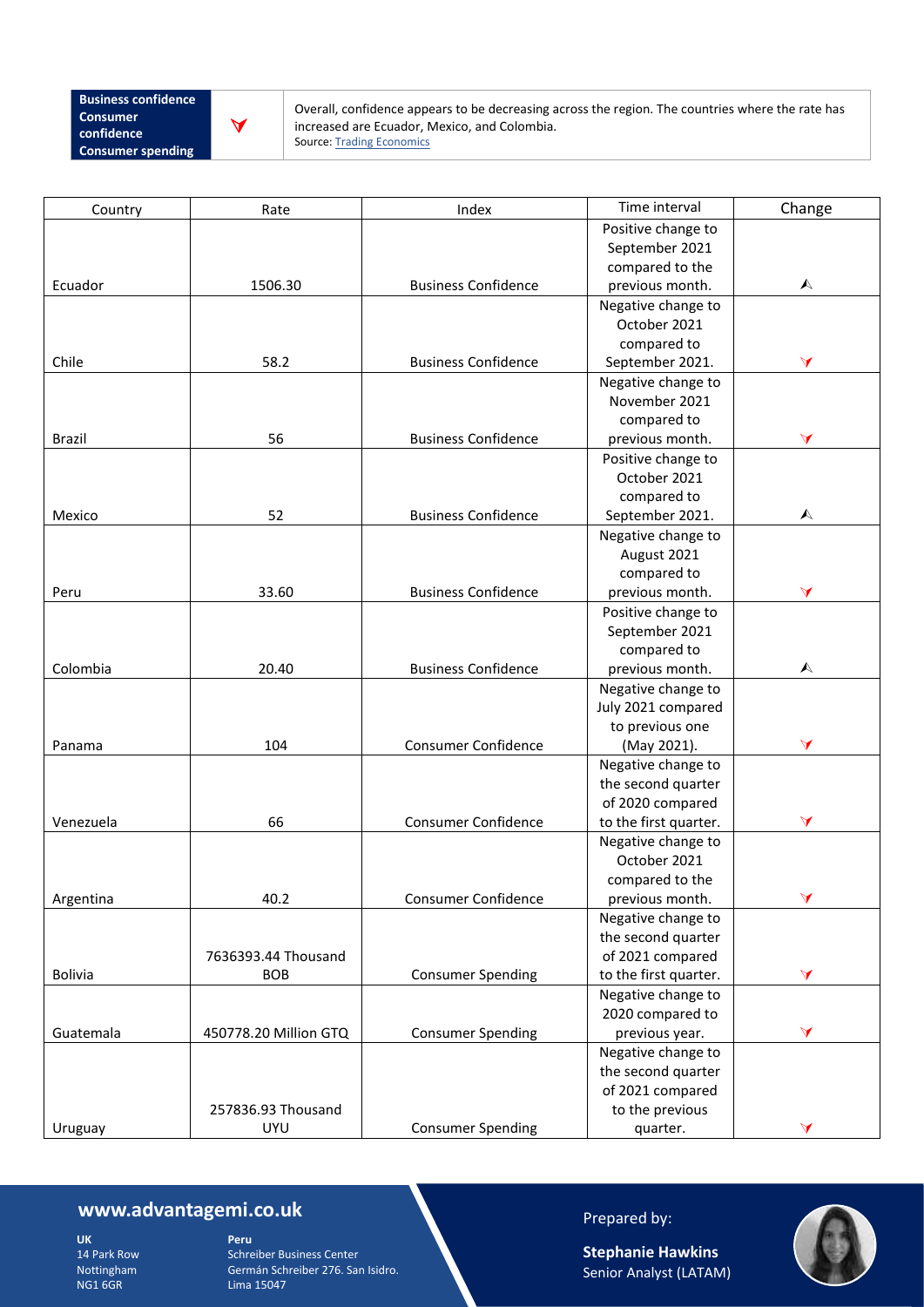**Corruption Index**



The ease of doing business ranking (2019) has decreased in most countries from the previous year, with Bolivia, Guatemala, and Venezuela being the exceptions. Economies with a high rank (1 to 20) have simpler and more friendly regulations for businesses. Source: [World Bank](https://www.worldbank.org/)



The latest Corruption Index (2020) shows a mixed picture: • Corruption situation has become worse in four countries from 2019 (notably Argentina),

• Improvements have been seen in Mexico, Peru Brazil, Colombia, and Ecuador.

A score indicates the perceived level of public sector corruption on a scale from 100 (very clean) to 0 (highly corrupt).

Source: **Transparency International** 



#### **www.advantagemi.co.uk**

**UK** 14 Park Row Nottingham NG1 6GR

**Peru** Schreiber Business Center Germán Schreiber 276. San Isidro. Lima 15047

#### Prepared by:

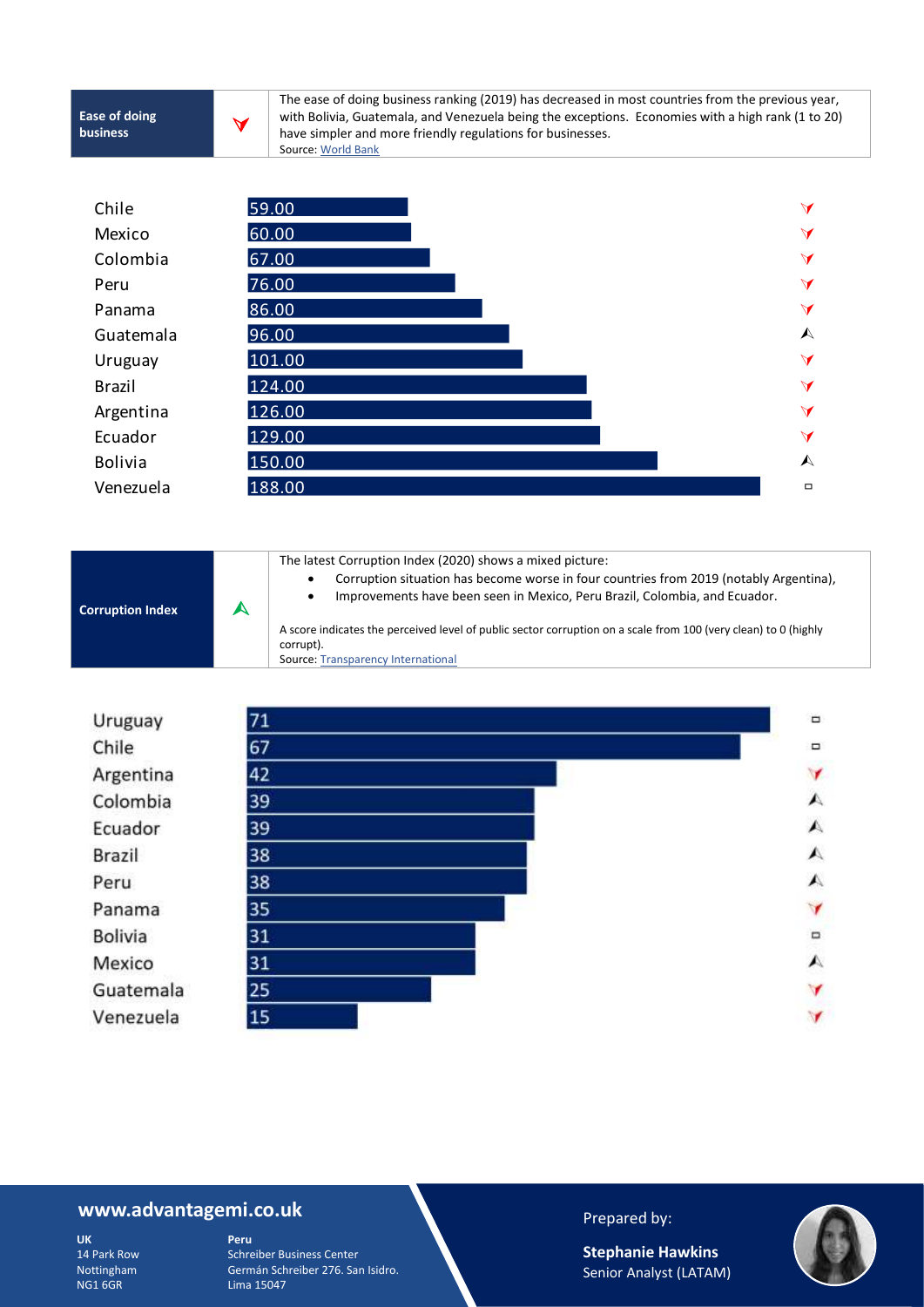61.11%

In November, around 60% of the LATAM population had been vaccinated, but country vaccination rates vary considerably. Chile has the highest vaccination percent; Guatemala the lowest. Source: Reuters Covid-19 tracker

| Chile          | 103.00% |
|----------------|---------|
| Uruguay        | 96.70%  |
| <b>Brazil</b>  | 70.30%  |
| Argentina      | 70.10%  |
| Ecuador        | 65.30%  |
| Panama         | 65.00%  |
| Peru           | 58.10%  |
| Mexico         | 50.90%  |
| Colombia       | 50.60%  |
| Venezuela      | 40.60%  |
| <b>Bolivia</b> | 34.90%  |
| Guatemala      | 27.80%  |

## **www.advantagemi.co.uk**

**UK** 14 Park Row Nottingham NG1 6GR

**Peru** Schreiber Business Center Germán Schreiber 276. San Isidro. Lima 15047

Prepared by:

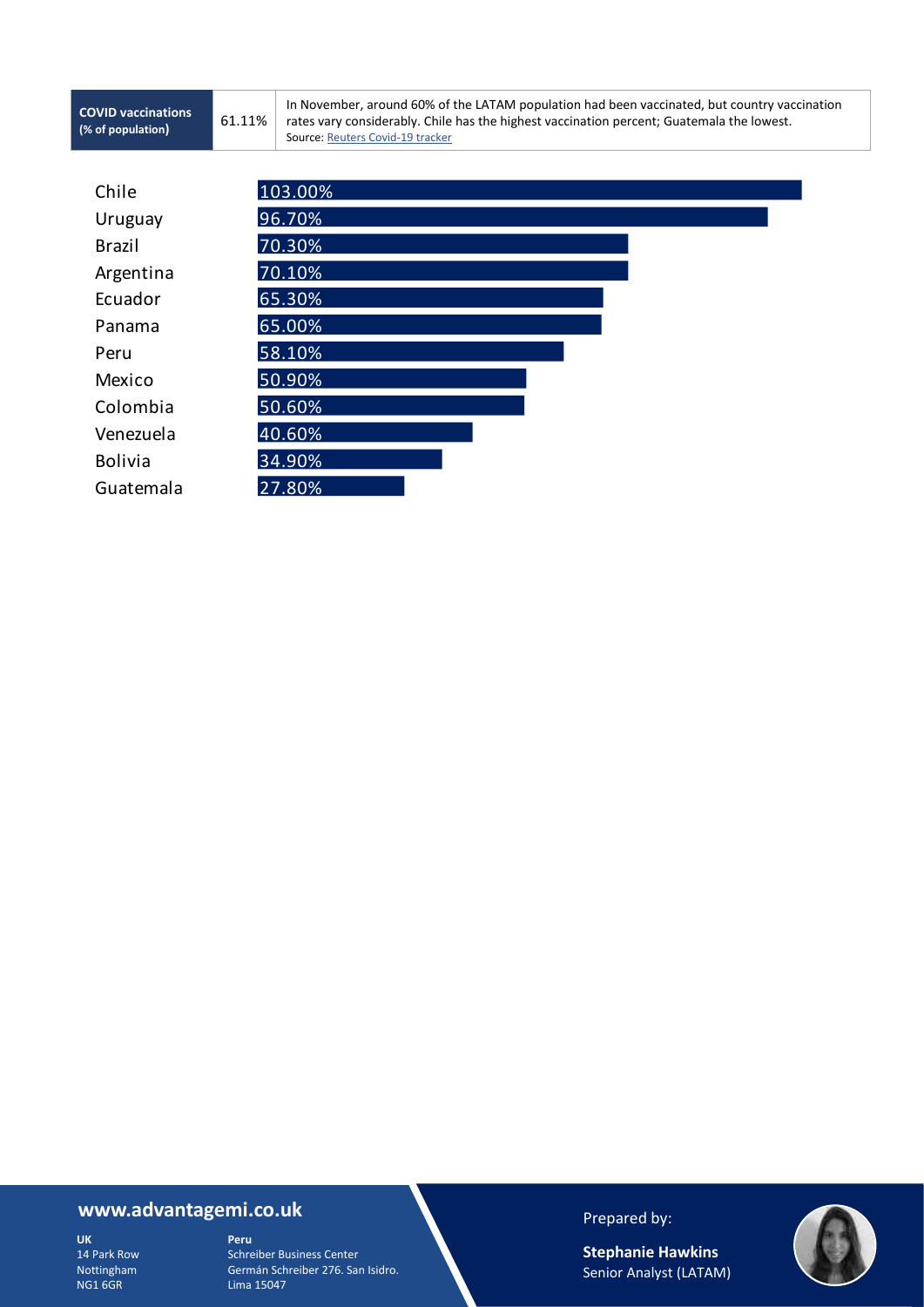### North & Central America

| <b>Mexico</b> |                                                                                                                      |
|---------------|----------------------------------------------------------------------------------------------------------------------|
|               | GDP: \$2.306 trillion (2020 est.)                                                                                    |
|               | Population: 130.207 million (July 2021 est.)<br>Population growth: 1.04% (2021 est.)<br>Urban population: 81% (2021) |
|               | Source: CIA World Fact Book                                                                                          |





## **www.advantagemi.co.uk**

**UK** 14 Park Row Nottingham NG1 6GR

**Peru** Schreiber Business Center Germán Schreiber 276. San Isidro. Lima 15047

## Prepared by:

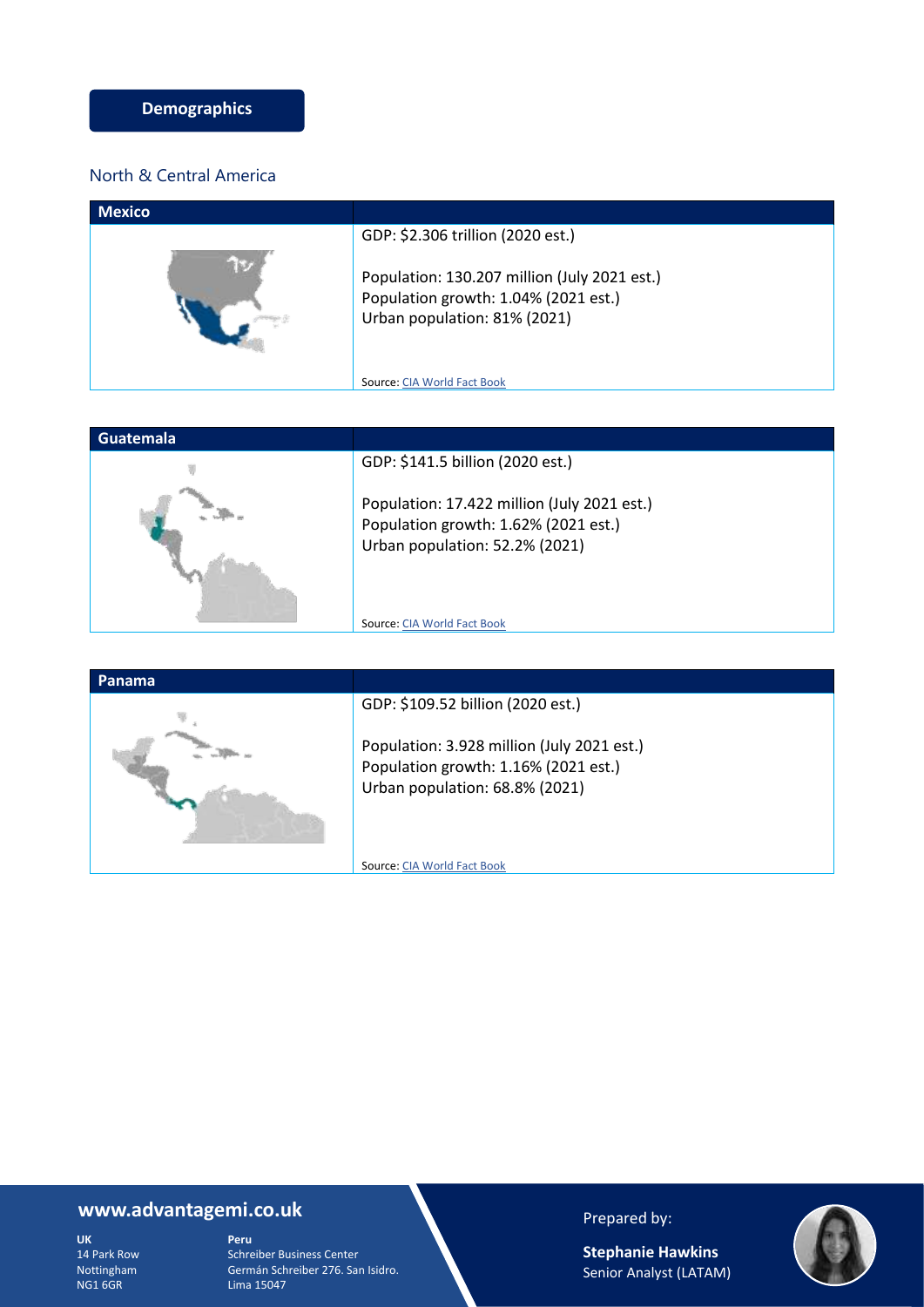### South America

| <b>Argentina</b> |                                                                                                                                                                                           |
|------------------|-------------------------------------------------------------------------------------------------------------------------------------------------------------------------------------------|
|                  | GDP: \$893.31 billion (2020 est.)<br>Population: 45.864 million (July 2021 est.)<br>Population growth: 0.84% (2021 est.)<br>Urban population: 92.2% (2021)<br>Source: CIA World Fact Book |
|                  |                                                                                                                                                                                           |

| <b>Bolivia</b> |                                             |
|----------------|---------------------------------------------|
|                | GDP: \$92.59 billion (2020 est.)            |
|                | Population: 11.758 million (July 2021 est.) |
|                | Population growth: 1.39% (2021 est.)        |
|                | Urban population: 70.5% (2021)              |
|                |                                             |
|                |                                             |
|                | Source: CIA World Fact Book                 |

| <b>Brazil</b> |                                                                                                       |
|---------------|-------------------------------------------------------------------------------------------------------|
|               | GDP: \$2.989 trillion (2020 est.)<br>Population: 213.445 million (July 2021 est.)                     |
|               | Population growth: 0.65% (2021 est.)<br>Urban population: 87.3% (2021)<br>Source: CIA World Fact Book |

| <b>Chile</b> |                                             |
|--------------|---------------------------------------------|
|              | GDP: \$445.88 billion (2020 est.)           |
|              | Population: 18.307 million (July 2021 est.) |
|              | Population growth: 0.68% (2021 est.)        |
|              | Urban population: 87.8% (2021)              |
|              |                                             |
|              | Source: CIA World Fact Book                 |

# **www.advantagemi.co.uk**

**UK** 14 Park Row Nottingham NG1 6GR

**Peru** Schreiber Business Center Germán Schreiber 276. San Isidro. Lima 15047

## Prepared by:

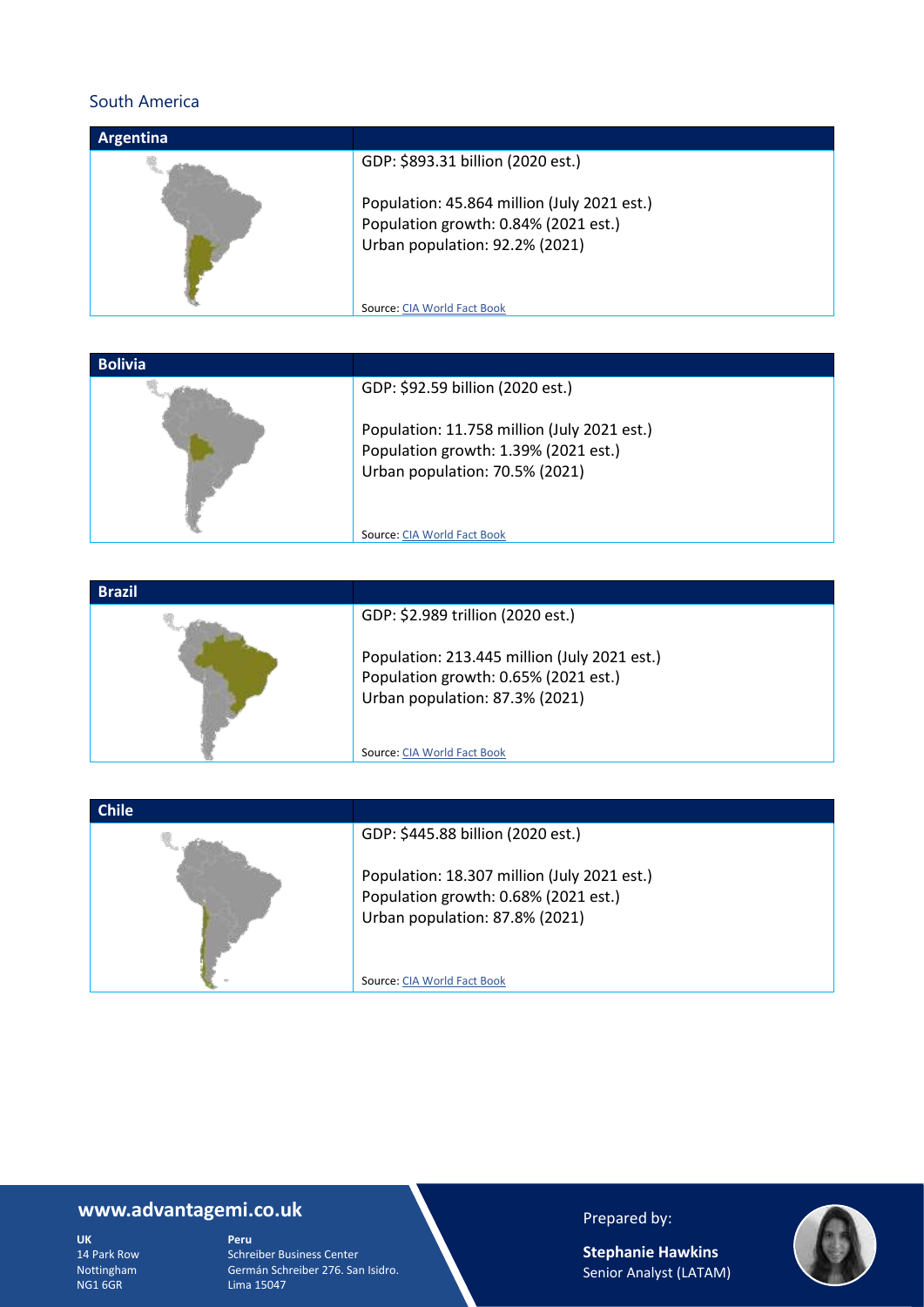| <b>Colombia</b> |                                                                                                                                                            |
|-----------------|------------------------------------------------------------------------------------------------------------------------------------------------------------|
|                 | GDP: \$683.94 billion (2020 est.)<br>Population: 50.355 million (July 2021 est.)<br>Population growth: 1.04% (2021 est.)<br>Urban population: 81.7% (2021) |
|                 | Source: CIA World Fact Book                                                                                                                                |

| <b>Ecuador</b> |                                             |
|----------------|---------------------------------------------|
|                | GDP: \$182.24 billion (2020 est.)           |
|                | Population: 17.093 million (July 2021 est.) |
|                | Population growth: 1.16% (2021 est.)        |
|                | Urban population: 64.4% (2021)              |
|                |                                             |
|                | Source: CIA World Fact Book                 |

| <b>Peru</b> |                                             |
|-------------|---------------------------------------------|
|             | GDP: \$371.29 billion (2020 est.)           |
|             | Population: 32.201 million (July 2021 est.) |
|             | Population growth: 0.88% (2021 est.)        |
|             | Urban population: 78.3% (2020)              |
|             |                                             |
|             |                                             |
|             | Source: CIA World Fact Book                 |



# **www.advantagemi.co.uk**

**UK** 14 Park Row Nottingham NG1 6GR

**Peru** Schreiber Business Center Germán Schreiber 276. San Isidro. Lima 15047

## Prepared by: